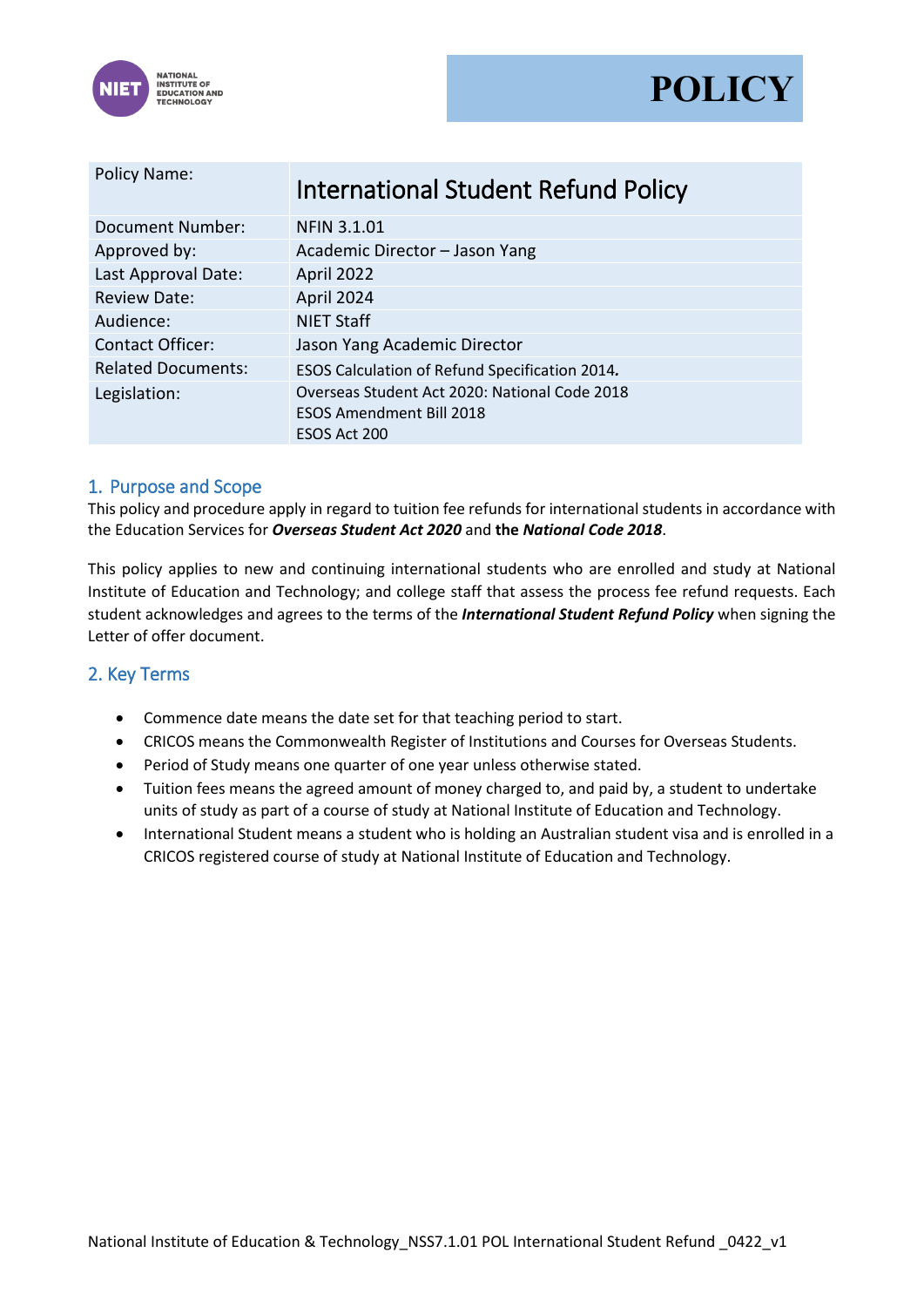



# **3. Refund Eligibility**

National Institute of Education Technology will provide refunds based on circumstances surrounding student or provider defaults as specified below.

|                                               | <b>Circumstance of enrolment</b><br>cancellation/withdrawal                                 | <b>Refund Entitlement</b>                                                                                                                                                                                                                                                                                                                                    |  |
|-----------------------------------------------|---------------------------------------------------------------------------------------------|--------------------------------------------------------------------------------------------------------------------------------------------------------------------------------------------------------------------------------------------------------------------------------------------------------------------------------------------------------------|--|
|                                               | Student visa application is unsuccessful<br>Withdrawal prior to commencement date           | Full refund (Less Administration Fee & any Agent<br>Fee)<br>Where a student's application for a visa is<br>unsuccessful, and on the provision of evidence of<br>decision, the student is entitled to a refund of<br>tuition fee paid in advance, less an<br>administration fee.                                                                              |  |
|                                               |                                                                                             | Total tuition fee paid minus the lesser of \$450                                                                                                                                                                                                                                                                                                             |  |
|                                               | After the commencement of education                                                         | Pro-rated Tuition fee Refund, as per ESOS<br><b>Calculation of Refund Specification 2014.</b>                                                                                                                                                                                                                                                                |  |
|                                               | Fraudulent, Forged or Misleading Information<br>and<br>Or Document provided by the students | In the event, student provided internationally<br>misleading or incomplete information, and it is<br>not considered to be a result of a college default,<br>the student is entitled to a refund of any tuition<br>fee paid in advance, less an administration Fee of<br>50% of tuition fee payment and any payment to<br>an agent who recruited the student. |  |
|                                               | Student visa is granted but withdraws**                                                     |                                                                                                                                                                                                                                                                                                                                                              |  |
|                                               | Withdrawal before the acceptance of<br>offer                                                | Tuition fee paid minus \$250 administration fee                                                                                                                                                                                                                                                                                                              |  |
| $\overline{a}$                                | Withdrawal before course<br>commencement                                                    | Tuition fee less an administration charge of \$800.                                                                                                                                                                                                                                                                                                          |  |
|                                               | 1. 10 weeks before commencement*                                                            | 70% of first study period of tuition<br>Fee, less an administration fee of<br>\$800                                                                                                                                                                                                                                                                          |  |
|                                               | 2. More than 4 weeks and up to 10<br>weeks before commencement*                             | 40% of tuition fee paid minus an administration<br>fee of \$800                                                                                                                                                                                                                                                                                              |  |
|                                               | 4 weeks or less before<br>3.<br>commencement*                                               | No refund                                                                                                                                                                                                                                                                                                                                                    |  |
|                                               | Withdrawal after course commencement                                                        |                                                                                                                                                                                                                                                                                                                                                              |  |
| $*$ In the case of deferrals, refunds will be |                                                                                             |                                                                                                                                                                                                                                                                                                                                                              |  |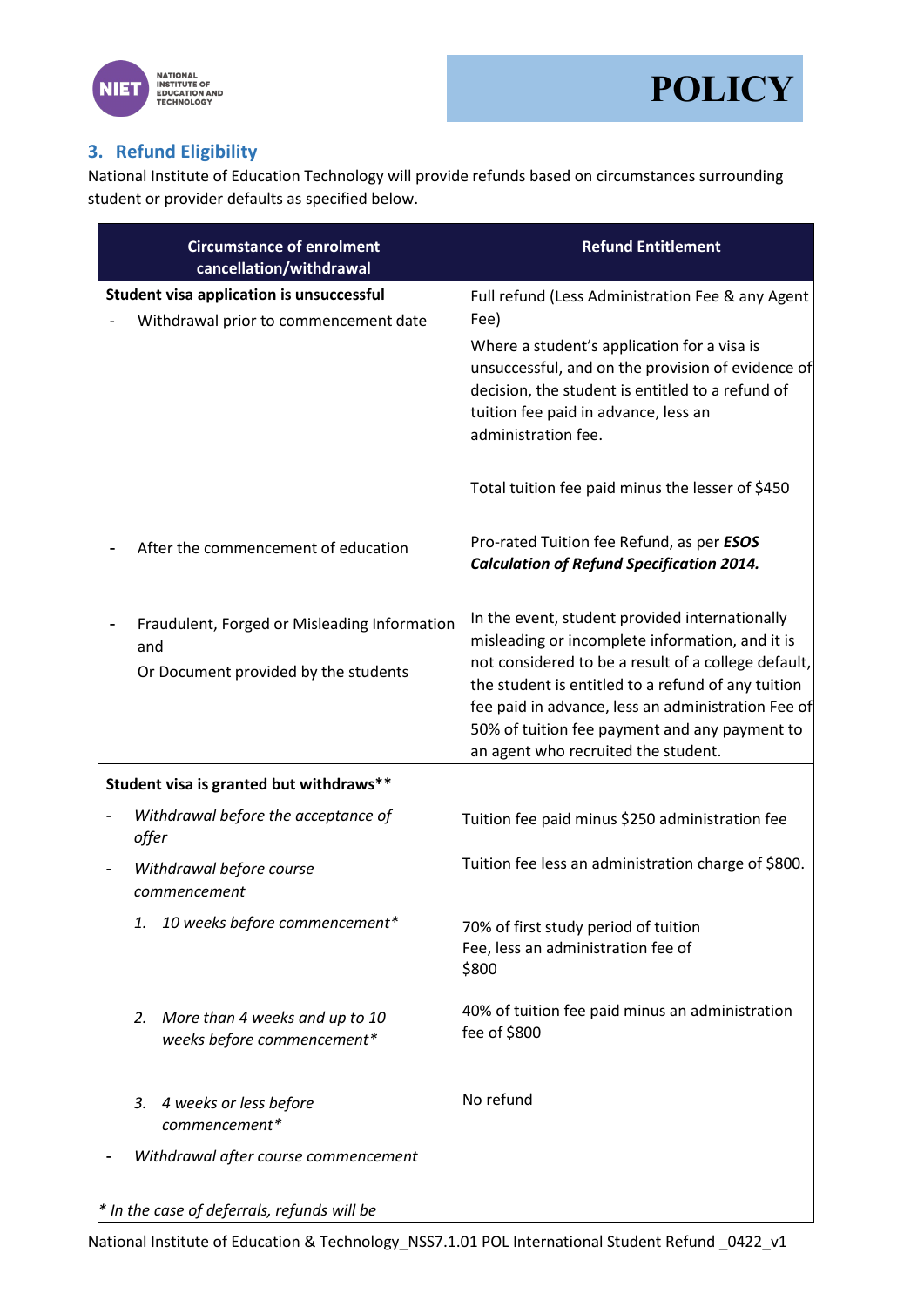



| assessed in accordance with the original<br>commencement date.                                                                                                                                        |                                                                                                                                                                                                                                                                                                                                                                             |
|-------------------------------------------------------------------------------------------------------------------------------------------------------------------------------------------------------|-----------------------------------------------------------------------------------------------------------------------------------------------------------------------------------------------------------------------------------------------------------------------------------------------------------------------------------------------------------------------------|
| ** The terms of this policy with regard to withdrawal<br>from study, also apply if:                                                                                                                   |                                                                                                                                                                                                                                                                                                                                                                             |
| You are granted Permanent Resident status                                                                                                                                                             |                                                                                                                                                                                                                                                                                                                                                                             |
| during your formal studies.                                                                                                                                                                           |                                                                                                                                                                                                                                                                                                                                                                             |
| If National Institute of Education and                                                                                                                                                                |                                                                                                                                                                                                                                                                                                                                                                             |
| Technology excludes you from continuing your                                                                                                                                                          |                                                                                                                                                                                                                                                                                                                                                                             |
| formal studies.                                                                                                                                                                                       |                                                                                                                                                                                                                                                                                                                                                                             |
| Your application for a visa extension is rejected                                                                                                                                                     |                                                                                                                                                                                                                                                                                                                                                                             |
| or your existing visa is cancelled by the                                                                                                                                                             |                                                                                                                                                                                                                                                                                                                                                                             |
| <b>Department of Home Affairs</b>                                                                                                                                                                     |                                                                                                                                                                                                                                                                                                                                                                             |
| Same refund policy also applies to students<br>who hold other visas                                                                                                                                   |                                                                                                                                                                                                                                                                                                                                                                             |
| <b>Default</b>                                                                                                                                                                                        |                                                                                                                                                                                                                                                                                                                                                                             |
| <b>By Student</b>                                                                                                                                                                                     |                                                                                                                                                                                                                                                                                                                                                                             |
| Student failure to pay an amount due to<br>National Institute of Education and<br>Technology<br>Student breached a condition of their<br>visa<br>Misconduct by the student                            | No Refund<br>Any course fees paid for subsequent terms will be<br>refunded less than \$800 administration fee.                                                                                                                                                                                                                                                              |
| <b>By Provider</b><br>Course cancelled by National Institute of<br>Education and Technology and did not<br>commence on time<br>Failed to enter into compliance written<br>agreement with the students | Refund amount is weekly tuition fee times<br>numbers of weeks in default period                                                                                                                                                                                                                                                                                             |
| <b>Visa extension refused</b>                                                                                                                                                                         | Unspent tuition fees will be refunded minus an<br>administration of \$250                                                                                                                                                                                                                                                                                                   |
| <b>Credit Transfer</b>                                                                                                                                                                                | Where a student applies for course credit and is<br>granted credit transfer after the payment of<br>tuition fees, the student is not entitled to refund<br>of tuition fees for those units, including any paid<br>in advance, However the amount will be held by<br>National Institute of Education and Technology<br>and Credited towards the next period of study<br>fee. |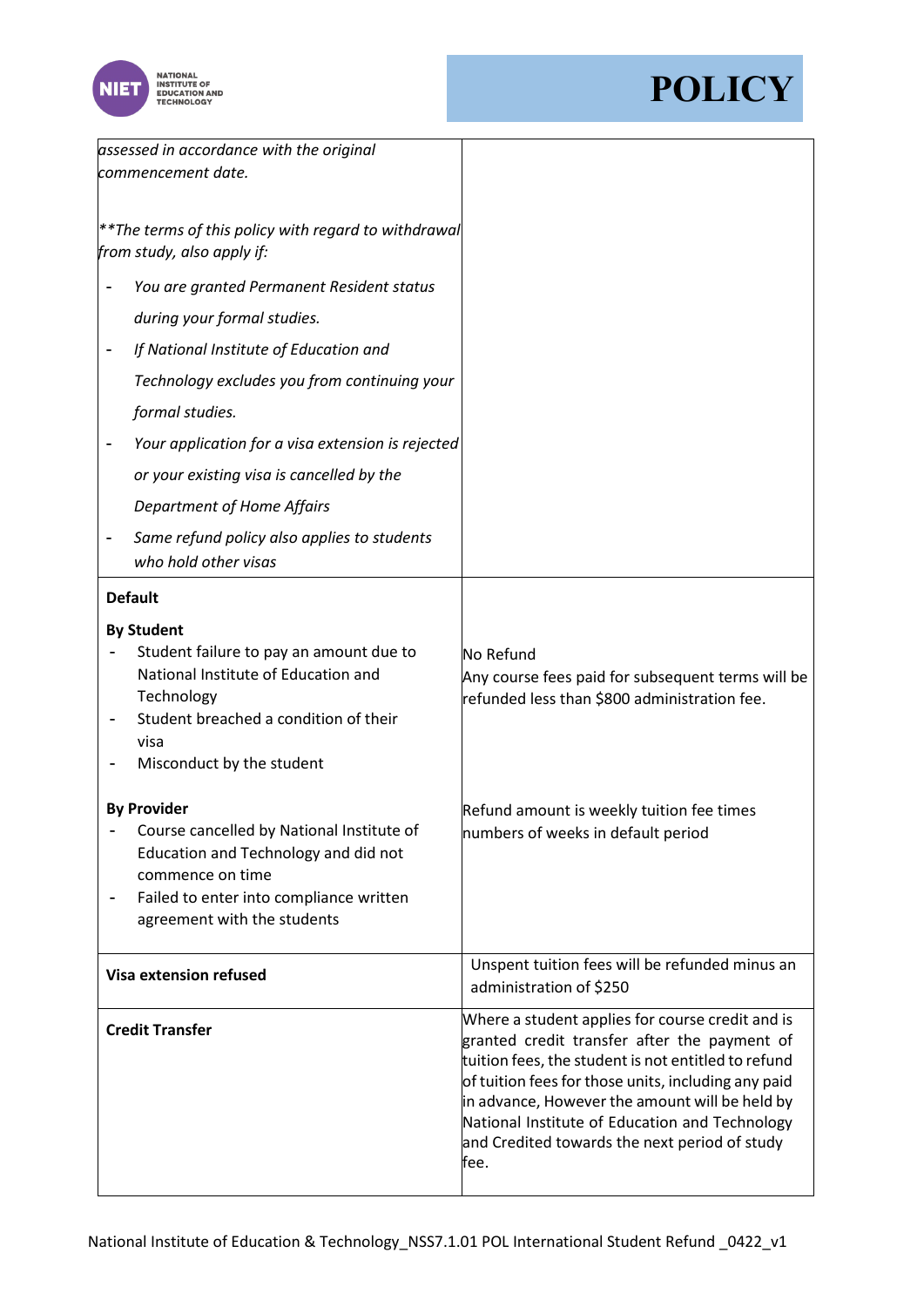



## **4. Conditional Offers**

It is your responsibility to provide National Institute of Education and Technology with evidence that you have satisfied the conditions of entry to your course as stated in the Letter of Offer, before that course begins.

Penalties may apply if you fail to satisfy these conditions of entry or if you fail to advise National Institute of Education and Technology and subsequently have to withdraw from your conditional offer.

### **5. Refunds and the Tuition Protection Service**

The Tuition Protection Service (TPS) is an initiative of the Australian Government to assist international students whose education providers are unable to fully deliver their course of study. The TPS ensures that international students are able to either:

- complete their studies in another course or with another education provider, or
- receive a refund of their unspent tuition fees

Australia has a well-established international education sector with over 1200 education providers delivering high quality education to international students. For many years now, Australia has been a world leader in protecting the tuition fees of international students studying in Australia on a student visa. Recent changes to the Education Services for Overseas Students (ESOS) Act have further strengthened protections for international students through the introduction of the Tuition Protection Service (TPS).

Source: https://tps.gov.au/StaticContent/Get/StudentOverview

### **6. Fast Tracking**

If you 'fast track' and complete your course in a shorter time than that specified in your Letter of Offer, you are not entitled to any refund of tuition fees. If you have not paid your total tuition fees you will not be eligible to graduate.

### **7. Refunds on Default**

#### **Student Default**

An international student or prospective international student defaults, in relation to a course, if:

- The course starts at the location on the agreed starting day, but the student does not start the course on that day (and has not previously withdrawn).
- The student withdraws from the course (either before or after the agreed starting day).
- The student does not meet the conditional course requirements (including does not pass a Working with Children Check or Police Check), or
- The college refuses to provide, or continue providing, the course to the student at the location because of one or more of the following events:
	- the student failed to pay an amount they were liable to pay to the college, directly or indirectly, in order undertake the course
	- the student breached a condition of his or her visa
	- misconduct by the student (refer to Student Handbook)
	- -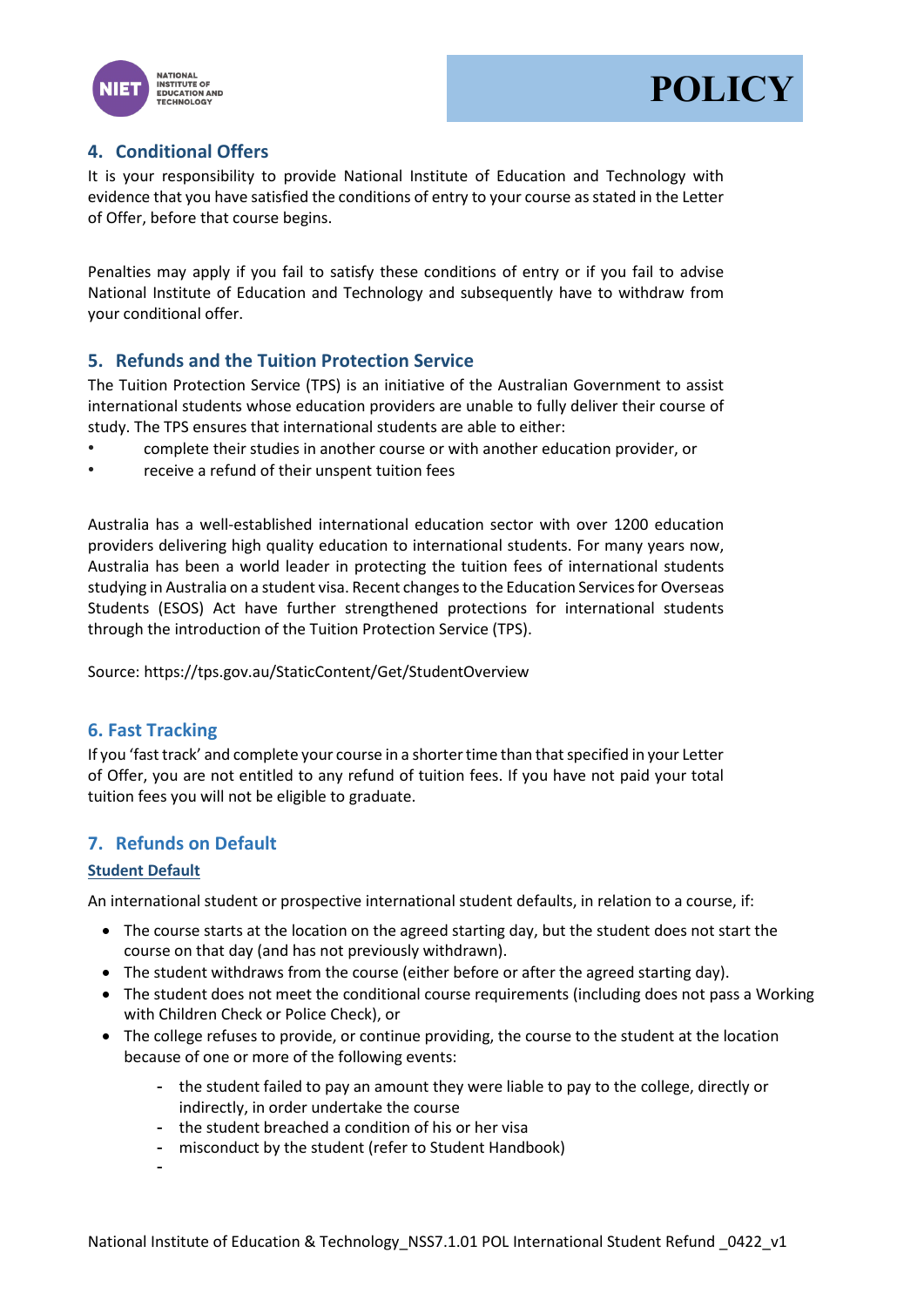



Under the *ESOS Amendment Bill 2015*, the College must notify the Secretary, Department of Education and the Tuition Protection Scheme (TPS) Director of the student default within thirty-one (31) business days of the default occurring.

Only the following student defaults should be reported:

- Where a student's visa is refused, even if there is a compliant written agreement.
- Where there is no compliant written agreement in place.

### **8. Provider Default**

After a student has accepted an offer of enrolment at National Institute of Education and Technology and in the unlikely event that the College is unable to deliver the course as offered, the College will notify the student in writing and offer the student the following options to choose from:

- The College may offer an enrolment place in an alternative course for a cost no greater than the cost of the original course of study. If the student chooses to accept placement in an alternative course, the student must agree to this in writing.
- The College will provide a refund based on tuition fees paid for the course. Refund amounts will be compliant with the *ESOS (Calculation of Refund) Specification 2014*.

In the event of provider default, National Institute of Education and Technology will abide by the notification and discharge of obligations to student clauses as specified in Section 46 of the *ESOS Act 2000*.

#### **Step 1** – Provider default occurs

National Institute of Education and Technology is deemed to be default if

- The course did not start on the agreed starting day
- The course ceased to be provided at any time after it commenced but before its completion
- The course was not provided in full because a condition has been imposed on the registration of the college on CRICOS, or the registration has been suspended or cancelled, and the student has not withdrawn before the occurrence of any one of the events stated above.

#### **Step 2** – Notifying the Secretary, the TPS Director and students

Under Section *46B of the ESOS Act*, the College must notify the Secretary and the Tuition Protection Scheme (TPS) Director of the default within 3 business days of the default occurring. National Institute of Education and Technology must also notify affected students. All notices of any such default must be in writing.

#### **Step 3** – Provider obligation period

Under Section *46D of the ESOS Act*, National Institute of Education and Technology has 14 days after the day of the default (the provider obligation period) to satisfy its tuition protection obligations to affected students. If the College fails to discharge your obligations to the student under Section 46D, it is an offence under Section 46E of *the ESOS Act* and serious penalties apply.

#### **Step 4** – Notification of the outcome – discharge of obligations

Under Section 46F of the *ESOS Act*, National Institute of Education and Technology has 7 days after the

National Institute of Education & Technology\_NSS7.1.01 POL International Student Refund \_0422\_v1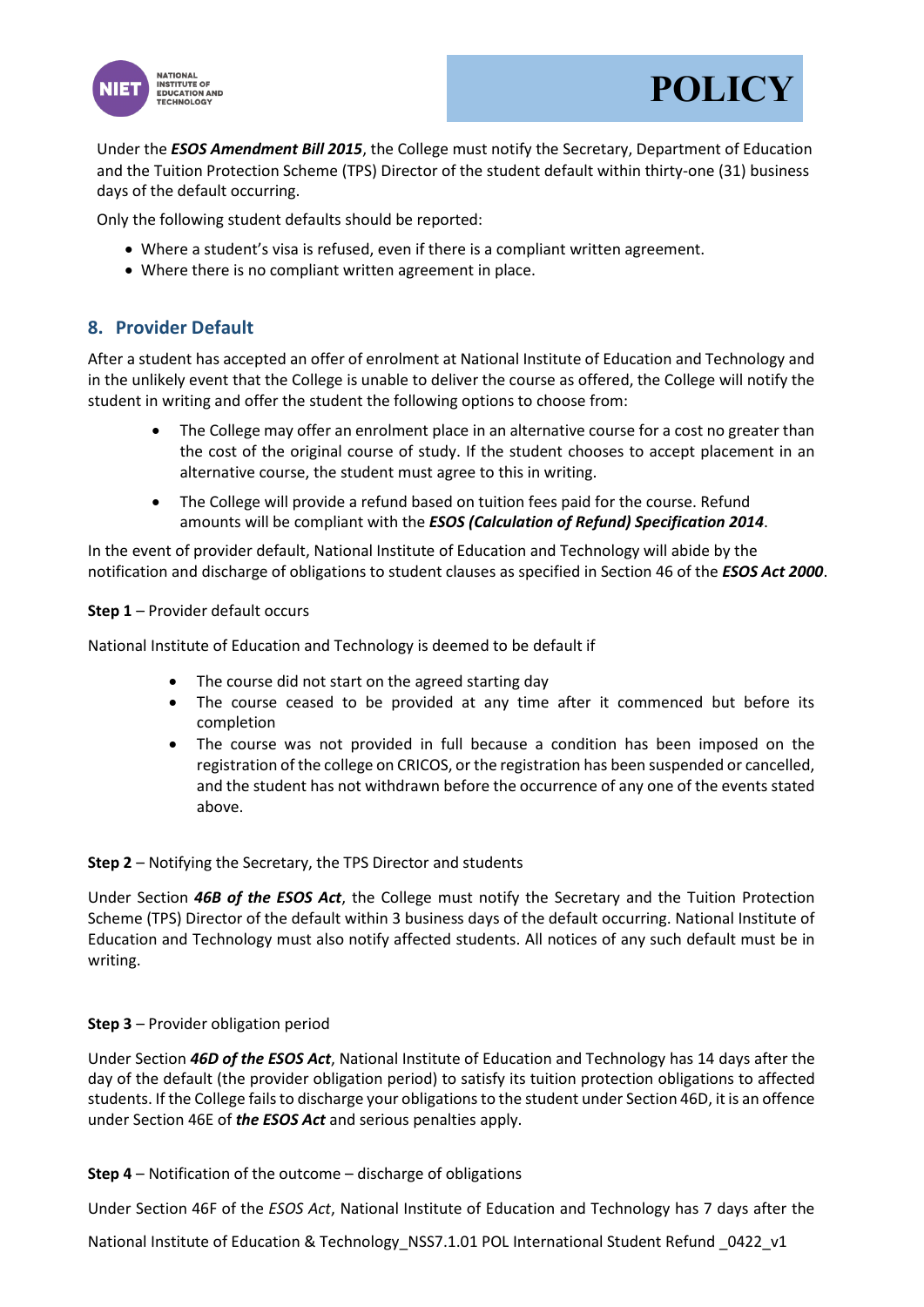



end of its obligation period to give notice to the Secretary and the TPS Director of the outcome of the discharge of its obligations. This notice must comply with the requirements of Section 46F of the ESOS Act. If the College does not meet its obligations affected students studying on a student visa may be assisted by the TPS Director.

### **9. Refund Application Process**

- National Institute of Education and Technology will only process a refund request if:
	- National Institute of Education and Technology has received student payments into its accounts as cleared funds, and
	- The student's course cancellation/withdrawal has been received in writing
	- All requests for refunds or credit transfers are subject to approval by the National Institute of Education and Technology
- Students are advised to contact National Institute of Education and Technology student services to determine if a refund is valid.
- Students are required to complete the Student Refund Request form which is available from Student Services. The completed and signed form together with relevant documentary evidence documentation (e.g. a letter from DIBP regarding visa refusal) must be submitted to National Institute of Education and Technology.
- Once the Student Refund Request form has been received and the approval process completed, the finance team will contact the student with information regarding the status of the refund request
- If a refund request is approved, refund payments will be made within four (4) weeks of the College receiving the Student Refund Request form.
- Refunds will be paid to the nominated person in this agreement/refund form who paid for the student fees
- Refunds will be made by Electronic Funds Transfer (EFT) in Australian dollars only
- Refunds above those specified in this policy are at the discretion of the National Institute of Education and Technology CEO, and may be negotiated on a case-by-case basis if exceptional circumstances apply as deemed by the CEO.
- If a student is not satisfied with the outcome of the refund request, the student may lodge an appeal National Institute of Education and Technology within 20 working days of being informed of the status of the refund request. Students who wish to appeal a decision made on a refund request may do so under the National Institute of Education and Technology Complaints and Appeals Policy available at the College website.
- Should students wish to appeal any decision made concerning a refund, the accepted Letter of Offer/Written Agreement and the availability of National Institute of Education and Technology complaints and appeals procedures do not remove the rights of a student to take action under Australia's *consumer protection laws*.

#### Approval and Review

This policy was approved and endorsed by NIET Management in April 2022. This policy will be reviewed after two years or sooner if required.